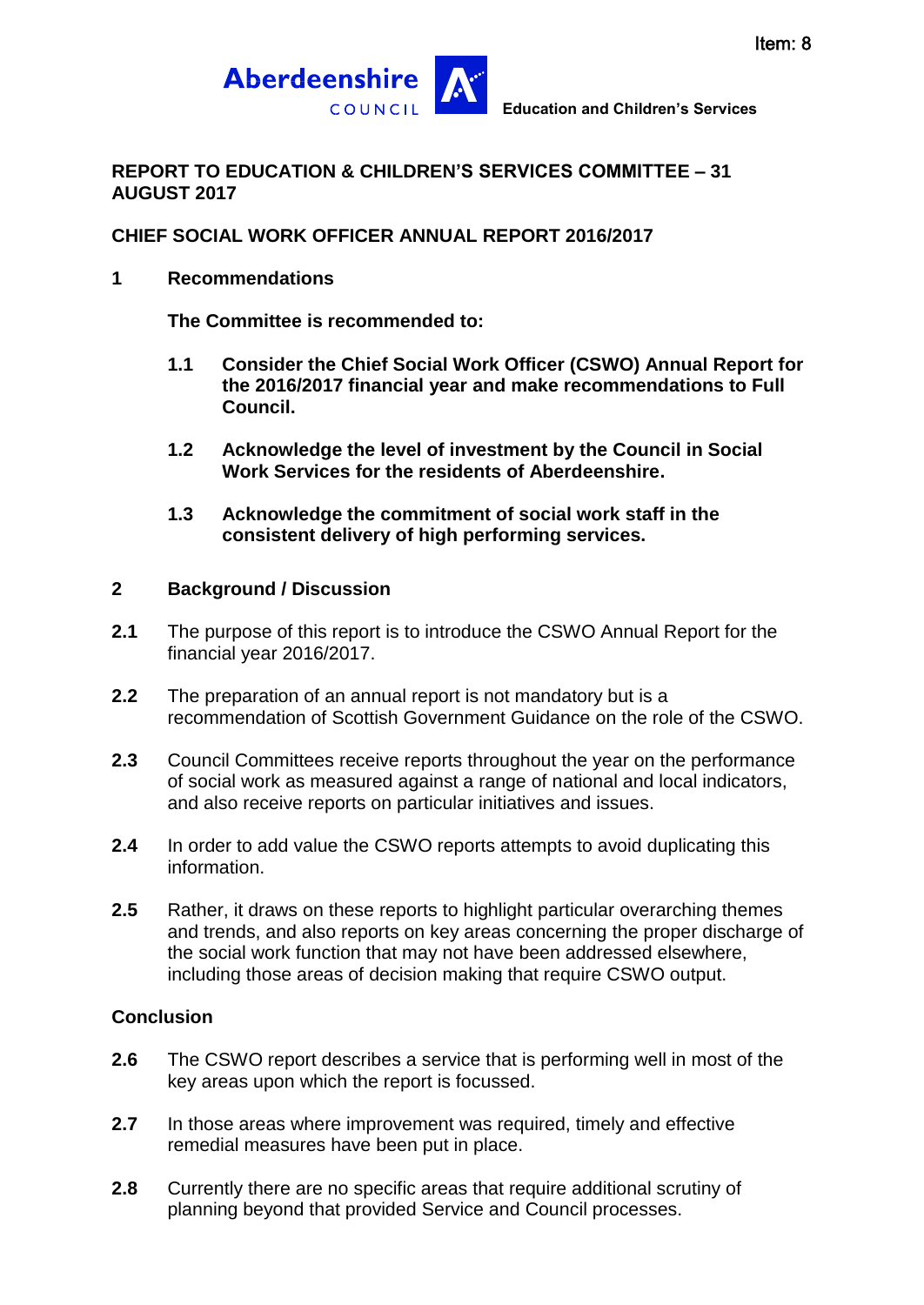**2.9** The Head of Finance and Monitoring Officer within Business Services have been consulted in the preparation of this report and their comments are incorporated within the report and are satisfied that the report complies with the Scheme of Governance and relevant legislation.

#### **3**. **Scheme of Governance**

**3.1** The Committee is able to consider this item in terms of Section E.2.3 of the List of Committee Powers in Part 2A of the Scheme of Governance which provides delegated powers to consider and make recommendation to Full Council on the Chief Social Work Officer annual report and any related action plan.

#### **4 Equalities, Staffing and Financial Implications**

- **4.1** An equality impact assessment is not required. All of the projects and initiatives referenced in the CSWO report have their own Equality Impact Assessments where appropriate.
- **4.2** There are no staffing or financial implications.

#### **Maria Walker Director of Education & Children's Services**

Report prepared by Robert Driscoll, Head of Children's Services Date 22 May 2017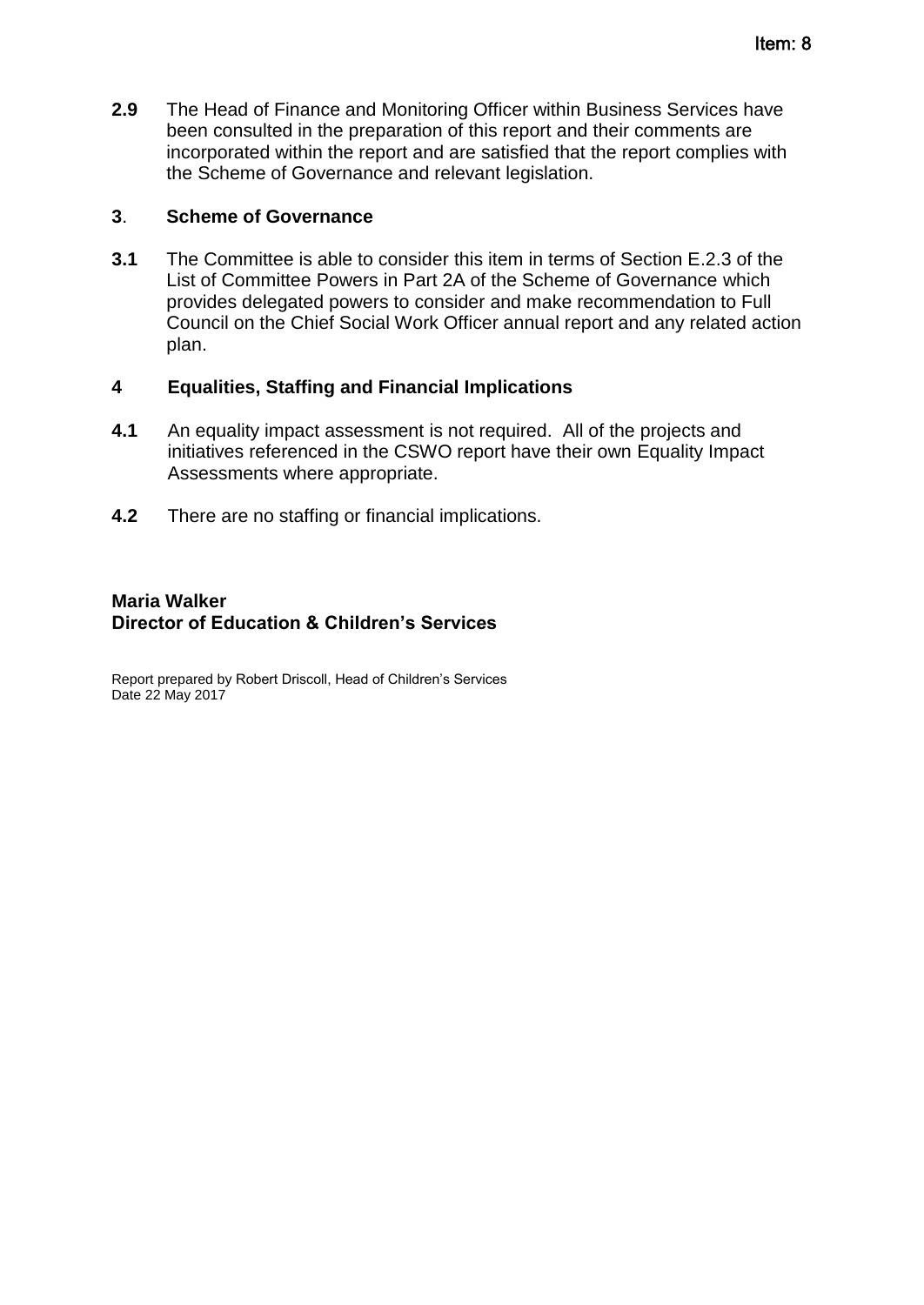# **ANNUAL REPORT BY ABERDEENSHIRE'S CHIEF SOCIAL WORK OFFICER 2016-2017**

#### **Introduction**

There is a statutory requirement for all Local Authorities to appoint a professionally qualified Chief Social Work Officer (CSWO) who is registered with the Scottish Social Service Council (SSSC). The overall role of the CSWO is focused on the provision of effective professional advice and guidance to Local Authorities, Elected Members and Officers in the provision of Social Work Services whether directly provided or commissioned. The CSWO also has a responsibility for overall performance improvement and the identification and management of corporate risk in so far as these relate to Social Work Services. Further information is available on the [Role and Function of the CSWO](http://www.scotland.gov.uk/Publications/2010/01/27154047/1) on the Scottish Government website.

The role of Social Work in Aberdeenshire is to support, care for and protect people from pre – birth to end of life care. Social Work does so by providing or purchasing services designed to promote the dignity, safety and independence of people who use these services, and to contribute to community safety by reducing re-offending. The Third and Private Sectors are key partners in these endeavours.

The Social Work Services workforce is diverse, and includes social workers, people working in residential and day care services for adults and children, care at home and housing support staff, occupational therapy staff, mental health officers, people working in child and adult protection and in criminal justice services.

Social Work Services are provided 24 hours each day of the year. They are provided in partnership with a range of stakeholders, including people who use or benefit from them. National standards are required to be met as is the achievement of best value.

This Report on the Social Work Service in Aberdeenshire for 2016/17 uses the national reporting cycle first adopted in 2013/2014 and is concerned with the financial year rather than any other time period. This follows the request of the Scottish Government's Chief Social Work Advisor in order to assist with ensuring that on a national basis key issues are highlighted, and information and learning is similarly shared. On receipt of Reports from 32 CSWO's the Chief Social Work Advisor prepares a national overview, a copy of which for 2014/2015 can be located on the [Scottish Government Website.](http://www.gov.scot/Topics/People/social-services-workforce/people/cswa-annual-reports)

The overall approach of avoiding the duplication of information that has been reported to a range of Committees has largely been maintained, with a series of electronic links to that information being provided. By and large this Report adheres to the financial year time frame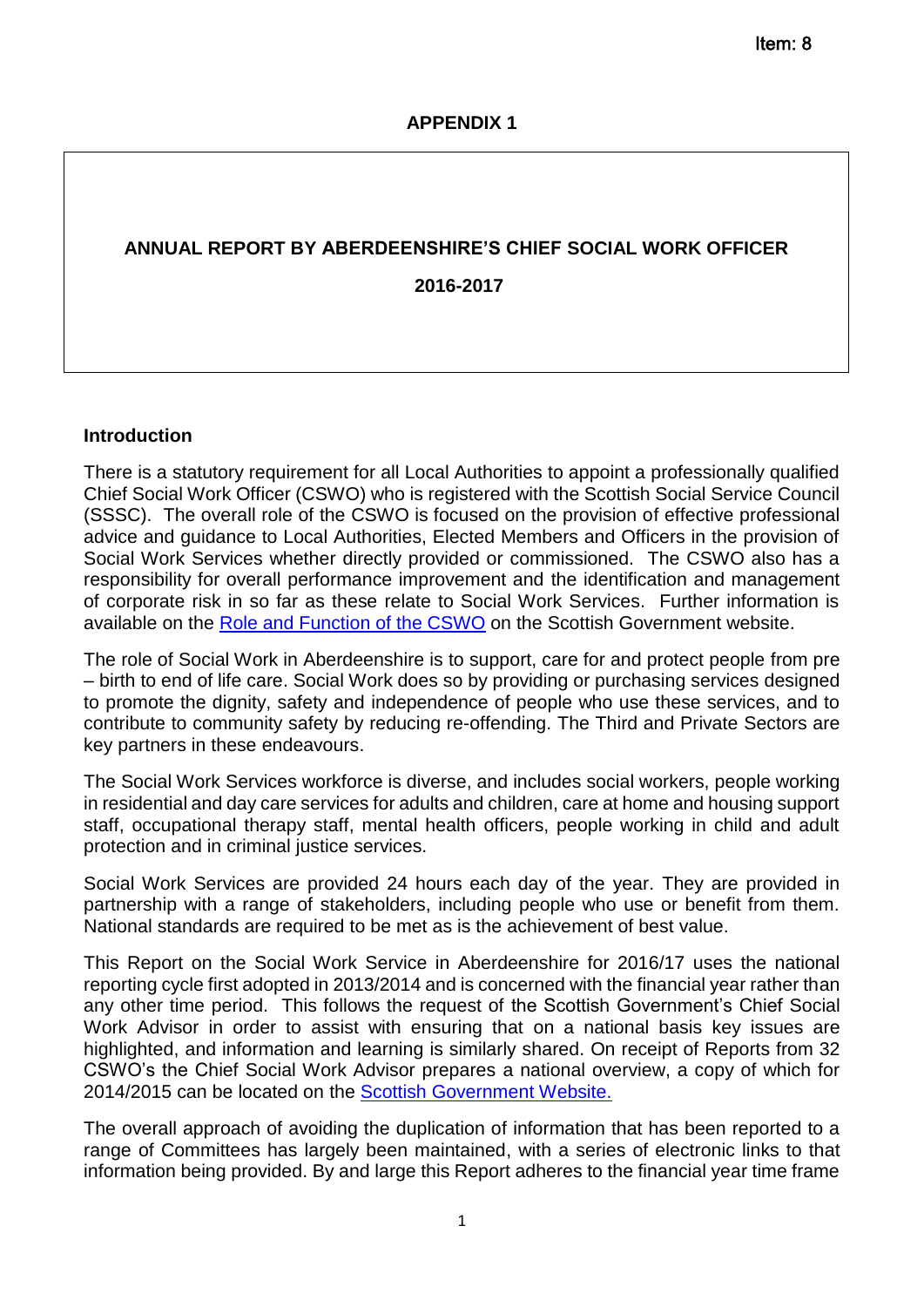with only minor exceptions around external Inspections of services where the calendar year 2016 – 2017 is referenced.

I would wish to acknowledge the assistance of a range of colleagues who have supported me in the provision of relevant information for this Report.

In addition as Aberdeenshire does not have formal deputising arrangements for the CSWO continued thanks are due to the Children's Social Work Services Service Managers who deputise for the CSWO during periods of leave.

#### **1 Summary Reflections - Key challenges and developments during the past year**

In 2016/2017 staff in all social sectors have continued to demonstrate their commitment to improving the lives of service users and their families. Many legislative, policy and demographic drivers have been approached positively, with innovative thought and behaviour and with a focus on solutions, all to the immense credit of our staff.

In spite of the challenging financial climate, service users, carers and staff continued to benefit from substantial financial investment in service delivery. In addition both the Council and IJB have continued to support service re-design and re-provisioning in accordance with best practice and a strong service focus.

In the latter part of 2016, the Audit Commission pointed out that Councils (and IJB's) have to increase efforts to invest in prevention; improve commissioning; improve community resilience and remodel/redesign services. None of these changes are simple or painless but all are essential if Social Work is to continue supporting vulnerable people in our Aberdeenshire communities. The support of Officers, Elected Members and the IJB staff involved in leading and implementing change, and on managing expectations will be even more important in the years ahead and as austerity deepens.

Throughout this report there is reference to tangible examples of where Aberdeenshire has been working on these essential changes and we have already seen some signs of impact – importantly the reduction in the number of bed days lost due to people from Aberdeenshire being delayed in hospital dropped from 29,652 in 2015 to 20,639 in 2016. This is the equivalent of an extra ward being open for a year.

Nevertheless as the same Audit Scotland report noted national challenges to reliable and high quality services from workforce issues around recruitment and retention of staff for a range of reasons. Statutory, Third Sector and Private Sector providers in Aberdeenshire are not immune from these pressures.

#### **2. Partnership Structures/Governance Arrangements**

As reflected in last year's Report, there is no longer a single governance arrangement around the provision of Social Work Services. Children's Social Work Services remain within Aberdeenshire Council and are part of the Education and Children's Services portfolio. All other Social Work Services, including Criminal Justice, are part of the Aberdeenshire Health and Social Care Partnership (AHSCP) and are governed by the Integration Joint Board (IJB).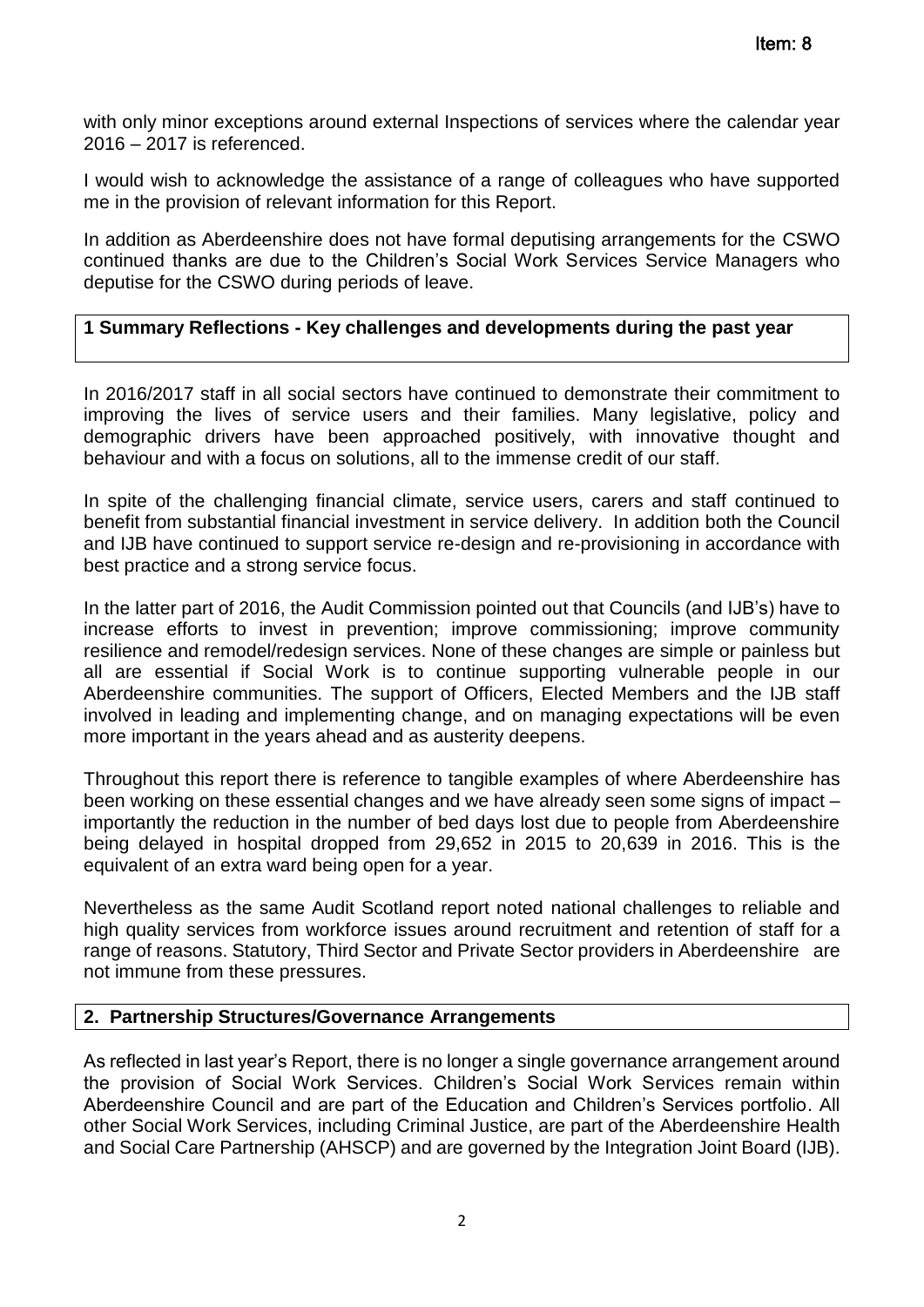In terms of Older People and Adult Social Work these services are managed on an integrated (i.e. not profession specific) basis in 13 localities, while Criminal Justice Social Work Services continue to be delivered on a functional basis. In addition, Criminal Justice Social Work Services have been experiencing a further significant change in 2016/2017 as Community Justice Services exited the Northern Community Justice Authorities model and became part of the Aberdeenshire Community Justice Partnership (ACJP) – a partnership between the statutory agencies and the Third Sector.

Criminal/Community Justice can be defined as the collection of individuals, agencies and services that work together to support, manage and supervise people who have committed offences, from the point of arrest, through prosecution, community disposal or custody and alternatives to these, until they are reintegrated into the community. During April – June 2016, briefings on the new model for community justice were delivered to Elected Members in each of the six local administrative areas of Aberdeenshire.

Diagrammatically a simplified and high level picture of the landscape within which Social Work is operating can be represented thus:



Perhaps unsurprisingly the themes of transition, managing risk and maximising opportunity that have featured in the previous two CSWO Reports have continued in 2016/2017.

Last year's report summarised professional and practice challenges for the proper discharge of social work responsibilities as:

- 1 The retention of the distinctive contribution of the Social Work profession to the lives of vulnerable people in organisational arrangements in which Social Work is a relatively minor part.
- 2 The retention of the influence of Social Work as a unitary profession on the service experiences of vulnerable people (as the profession is now governed in separate arrangements).
- 3 How to ensure that the statutory responsibilities of Social Work are undertaken via safe professional practice and clear lines of professional support and accountability in the context of 1 and 2.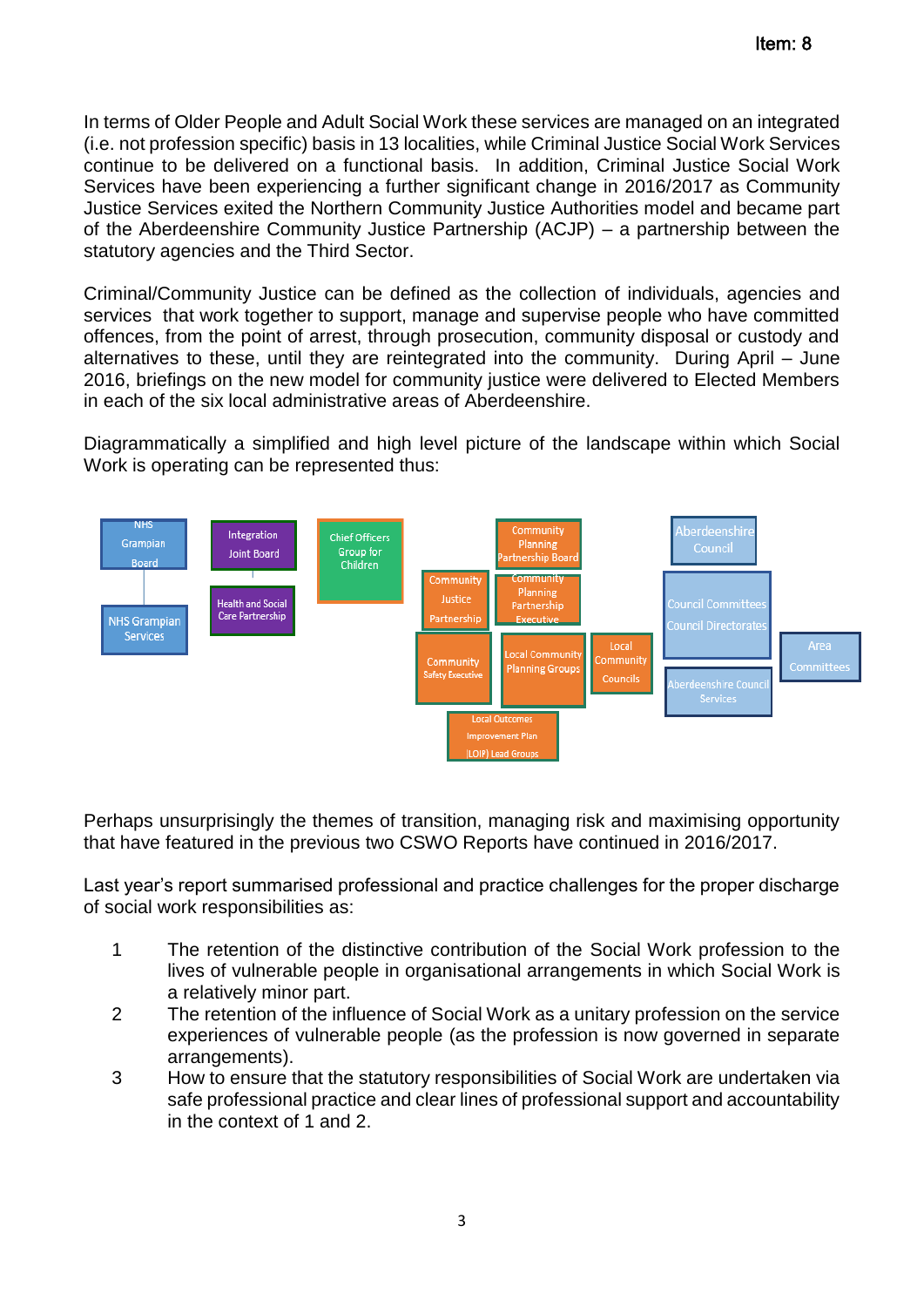These challenges have endured in 2016/2017 and a welcome development in 2017 was the establishment of a Lead Social Worker post in the Health and Social Care Partnership with a specific responsibility to strengthen social care governance and practice in the Partnership's areas of responsibility. This is in addition to the commitment of the Chief Officer of the Partnership to ensuring that a minimum of one of three "Partnership Manager" posts (equivalent of Head of Service) is held by a qualified and registered Social Worker. At "Location Manager" level (equivalent to Social Work Manager level) the commitment remains to a 50:50 split between Social Work qualified and registered staff and others, except for the three manager posts that are focused on Mental Health and Learning Disability where there will be one post retained for a qualified and registered Social Worker; one for someone with an NHS background and one for someone from any profession (including health and social work).

Moreover in order to place the service experience of the public at the heart of 1- 3 above the Partnership and Council have agreed to undertake a specific piece of work in 2017 around children and families where parental substance misuse; parental mental health; and domestic violence features. This builds on findings of Scottish Government sponsored research from 2012 and more recent publications from the Care Inspectorate around the need for earlier identification and coordinated support where these characteristics feature. The work will be undertaken through a facilitator - led process which will involve colleagues from a range of disciplines and which may surface governance as well as practice and process issues.

The self - evaluation work on practice where the above characteristics feature that was sponsored by the Child and Family Protection Committee and which is nearing completion will help inform the above initiative. For information the Child and Family Protection [Committees Report for the 2016 calendar year can be found here.](http://www.girfec-aberdeenshire.org/wp-content/uploads/2017/05/CFPC-Annual-Report-2016-Final-Version.docx)

In addition to the landscape presented in the diagram on page 3, Social Work also features significantly in what is known as "Public Protection" arrangements. These arrangements comprise the related spheres of activity of the Child and Family Protection Committee; Multi Agency Offender Management; Adult Support and Protection; Domestic Abuse; and the Alcohol and Drug Partnership. In 2016 Aberdeenshire's Chief Executive along with a range of his peers sponsored an input from the Good Governance Institute on the effectiveness of current Public Protection arrangements and it can reasonably anticipated that in 2017 that Social Work will fully participate in the implementation of any recommendations of this exercise.

## **3. Social Services Delivery Landscape**

Aberdeenshire is a predominantly rural area in North East Scotland covering a wide geographical area of 6,313 square miles (approximately 8% of Scotland's territory). This includes farming and fishing settlements, commuter towns and more remote rural villages, including both coastal and mountainous areas.

2016 mid-year whole population estimates for Aberdeenshire were 261,960, roughly 4.9% of Scotland's total population.

At the last census (2011) 1.5% of Aberdeenshire's population were from an ethnic minority group with 0.8% Asian, Asian Scottish, or Asian British and 0.7% identifying as other. Of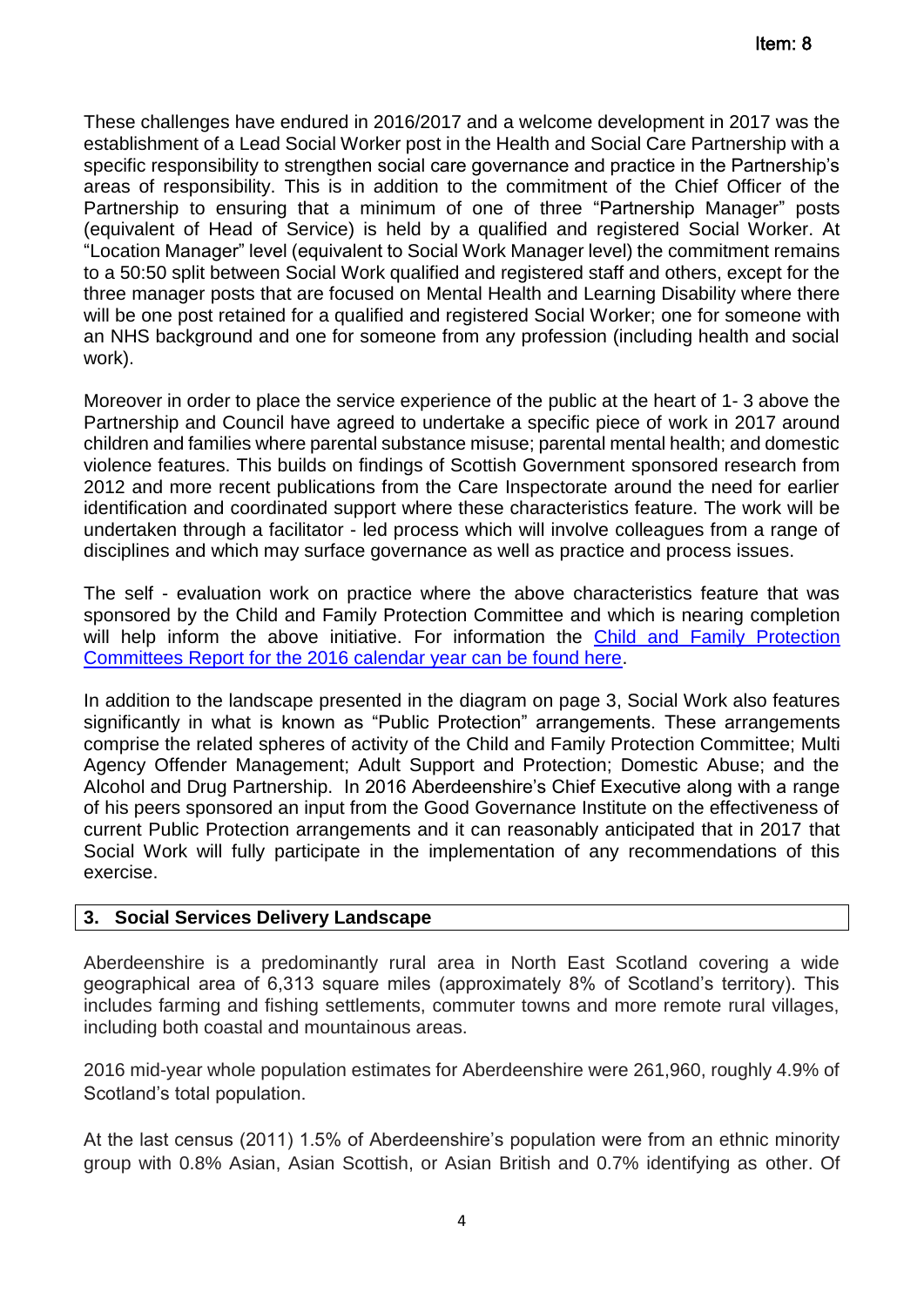these, 30% of the ethnic minority population were children.

Aberdeenshire's child population (aged 0-15 years old), is above the Scottish average and growing steadily, with a predicted further 13.8% rise over the next 25 years to 2037. Inward migration accounts for 9.4% of this increase, with large numbers of families moving from Eastern Europe moving to work in the fish and meat processing industries. There is a declining population trend seen in the 16-21 year old age range, which may be due to young people leaving the area to attend further or higher education, or seeking employment.

There has been a 1.9% increase in the number of births recorded between 2014 and 2015, reflecting the demographics of Aberdeenshire's population with age groups where births and pregnancies are higher.

While Aberdeenshire has comparatively low levels of unemployment at around 2.7% (2016 Office for National Statistics), there has been a 0.3% increase in those looking for work between 2014 and 2016. Employment levels for 16-24 year olds at 68.5% in Aberdeenshire sits above the Scottish average of 56.2%.

Nevertheless, while Aberdeenshire remains a relatively affluent area, pockets of deprivation and rural isolation do exist. The Scottish Index of Multiple Deprivation (SIMD) identifies different domains of multiple deprivation across Scotland, in data zones (small areas of around 500-1000 people) and Aberdeenshire has six data zones in the most deprived 20% in Scotland. These tend to be concentrated in the North of the authority area. Some areas reflect higher than Scottish average levels of drug-related deaths and infant mortality.

Aberdeenshire will also have Scotland's highest proportion of older people by 2035, with the number of people aged over 85 years expected to rise by 198% from 5,009 in 2010, to 14,953 in 2035. The geographical layout of the region, coupled with an increasing and ageing population, provides challenges to planning and delivering services through the Health and Social Care Partnership to meet this growing need. [\(National Records of Scotland 2016\)](https://www.nrscotland.gov.uk/)

In terms of older people and adults within this landscape, Aberdeenshire Health and Social [Care's Market Position Statement](http://www.girfec-aberdeenshire.org/wp-content/uploads/2017/05/Market-Positioning-StatementSAllFB_.pdf) continues to be a key influence in the creation of a diverse market for accommodation and care of older people and people with disabilities. From this and the associated capacity plans a picture is derived of the care home and very sheltered housing market in each of the six local authority areas of Aberdeenshire.

This has been an invaluable resource in responding to approaches from private providers with an interest in developing additional care home provision and to help assess the short and long term impact of care home closures. In this latter regard Aberdeenshire lost approximately 100 care home places in 2015/2016 and a further 14 places were lost in 2016/ 2017 with the closure of Buchanan House in Fraserburgh.

While appropriate care and support for these residents was provided, any further loss of provision in the northern areas of Aberdeenshire would pose some risk to individuals remaining in their local community in close proximity to friends and family. Exploratory work is however underway in relation to development of a third care village in the north of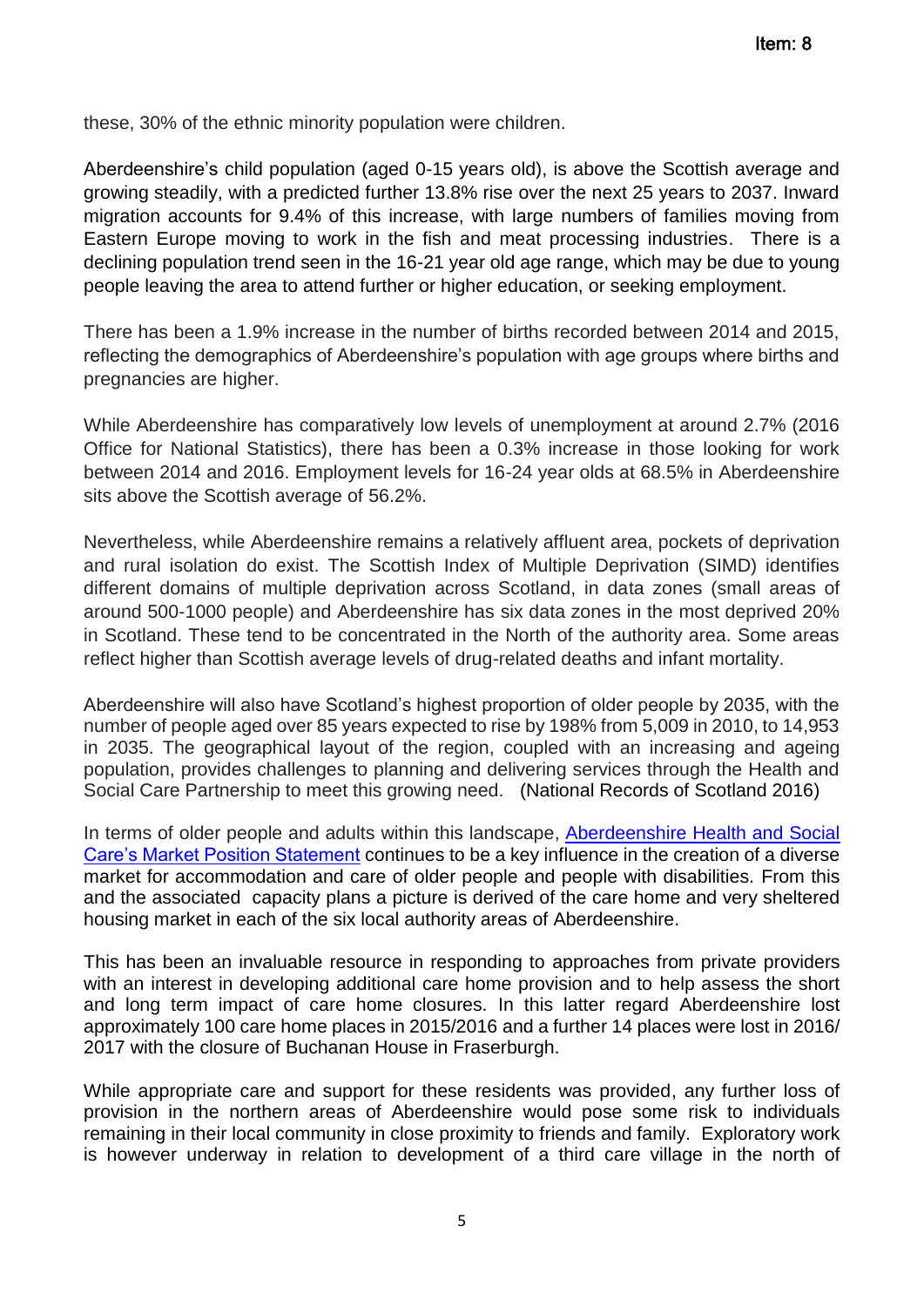Aberdeenshire in partnership with NHS Grampian. Potentially this complex could also provide a day service for people with learning disabilities.

The private sector in Aberdeenshire has continued to provide a relatively small number of intermediate care resources in the southern Area of Aberdeenshire. These places have helped in the reduction of delayed discharges and in helping to reduce avoidable admissions to hospital. (Intermediate care "aims to offer care and support services to enable you to maintain or regain the ability to live independently in your own home or avoid premature admission to residential care".)

In order to expand this provision, in December 2016 Bennachie View in Inverurie, began to provide intermediate care which, coupled with the new virtual community wards, has resulted in assessment and support by a multi-disciplinary team in order to expedite recovery.

Currently, within Adult and Older Peoples Social Care Services there is a mixed economy of internal service provision and externally commissioned services. Overall we have achieved a reasonable balance in provision, with there being different ratios within functions – for example a roughly 50:50 split in care at home services; 20:80 between Council Care Homes and externally commissioned places. With regard to Home Carers, Aberdeenshire employs approximately 660 home carers who provide around 12,000 hours of care every week for Adults and Older People with a further 9000 hours being commissioned from external providers.

A recognised shortfall in the availability of Very Sheltered Housing is being progressed and in February 2017 the Care Inspectorate awarded Very Sheltered Housing registration status to Pleyfauld House in Inverurie. This complex had been physically converted to provide a higher level of support in 2015 but a lack of sufficient revenue funding to support the increased staffing model along with challenges regarding registration delayed our ability to offer the increased care and support model. The support model now meets care inspectorate requirements regarding service user choice in relation to Self-Directed Support and around 30% of tenants currently in the complex are intending to take advantage of the increased care and support options available.

The provision of respite care continues to be an important aspect in realising the ambition of older people to remain in their own home for as long as possible. In the last year there has been an overall reduction of 28% in the number of respite beds across Aberdeenshire, and a similar percentage increase in the use of local authority respite provision. During this period there has also been a shift from the traditional use of respite from providing a break for unpaid carers to other purposes including provision of a place of safety arising from Adult Support and Protection concerns; somewhere to stay if maintenance or repair work is required in the home; support for a service user should their main carer become unwell or have to go into hospital and a brief period of care until a care package can be put in place to facilitate a successful return home.

With regard to children and the delivery landscape 2016/2017 saw an enhanced impact from "Wrap Around Care" (WAC) and Self Directed Support (SDS).

WAC provides a range of services that offers 24/7 support to children with disabilities/additional support needs. Its objective is to help children remain in their families, networks of support and communities. SDS offers new levels of choice and design to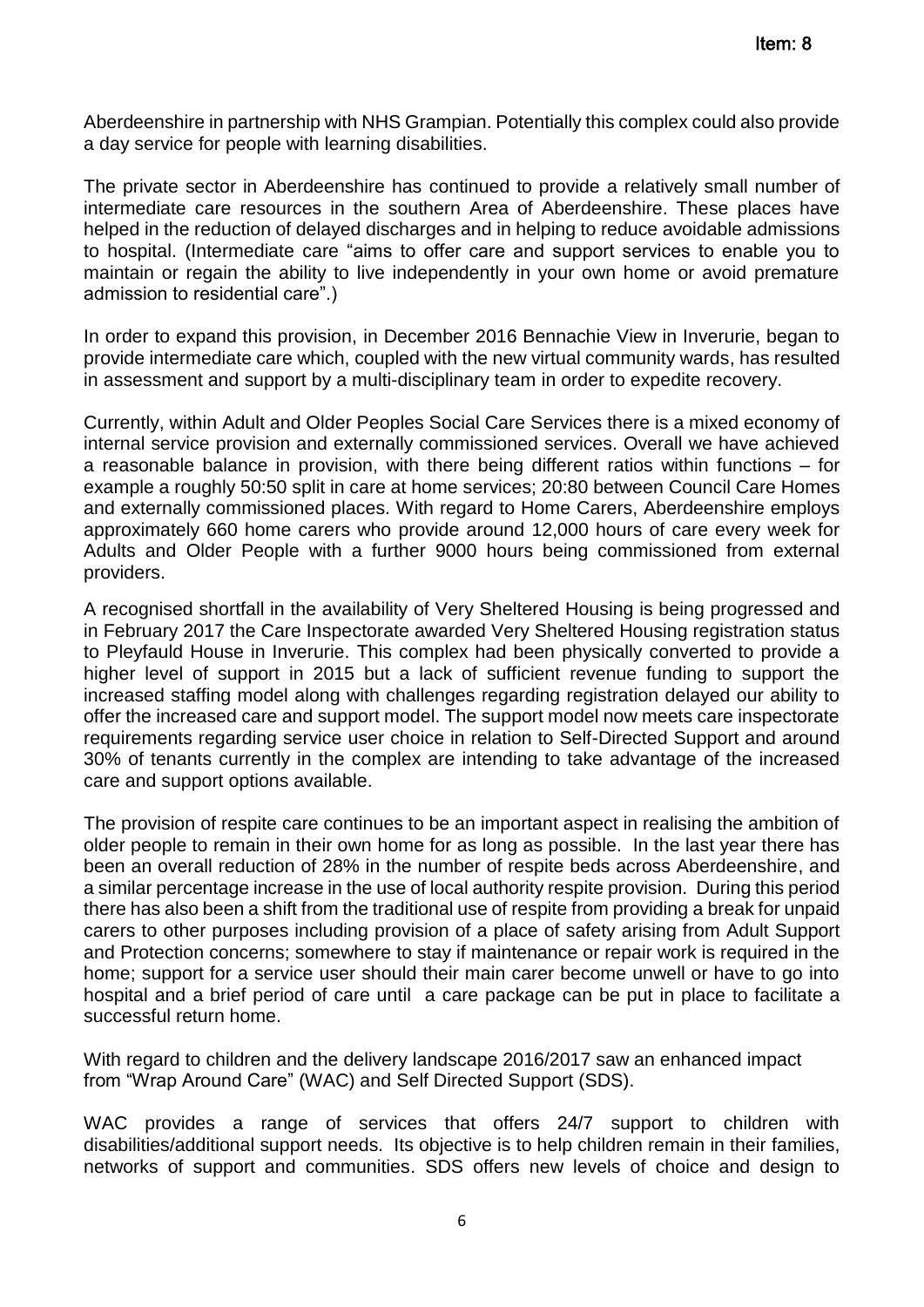individuals on the matter of their support/care and requires that families are made aware of the 4 options of:

1. A Direct Payment – The Service determines the cost of the support that is required and the supported person uses the money to arrange their own support, employ staff or buy services.

2. Individual Service Fund - The Service determines the cost of the support and the supported person chooses who will provide the support: either through the Service or through an Individual Service Fund Provider.

3. Council Arranged - The Service determines the cost of the support required and the supported person asks the Service to choose and arrange the support that the Service considers to be the most appropriate.

4. Mix of the Above - The Service determines the cost of the support and the supported person decides which parts of the support they wish to control and which parts they wish to delegate to the Service.

Rather than witness a withdrawal from Council provided or commissioned services, the inter – relationship between WAC and SDS has resulted in a greater mix in the services being used by families – often a combination of 1:1 support, play schemes and respite care.

Nevertheless Aberdeenshire continues to spend around £8m on purchased residential educational and care provision for children. Although some children's needs will always be better met by these purchased services, in 2017 a project began to examine practice and resourcing that may enhance the range of support available earlier and within their communities for children with a range of complex needs.

## **4. Finance**

Finance is an area in which there are interdependencies between specific budgets. Accordingly additional information is provided this year in relation to budgets that may have been regarded as being "health" in previous years, and particularly before the creation of the IJB.

| In 2016/2017 the breakdown of budget for IJB responsibilities<br>was as follows: | $£'$ 000 |
|----------------------------------------------------------------------------------|----------|
| <b>Core Services</b>                                                             | 58,501   |
| Hosted Services (GMED, HMP Grampian)                                             | 7,129    |
| <b>Primary Care</b>                                                              | 33,702   |
| Prescribing                                                                      | 41,881   |
|                                                                                  |          |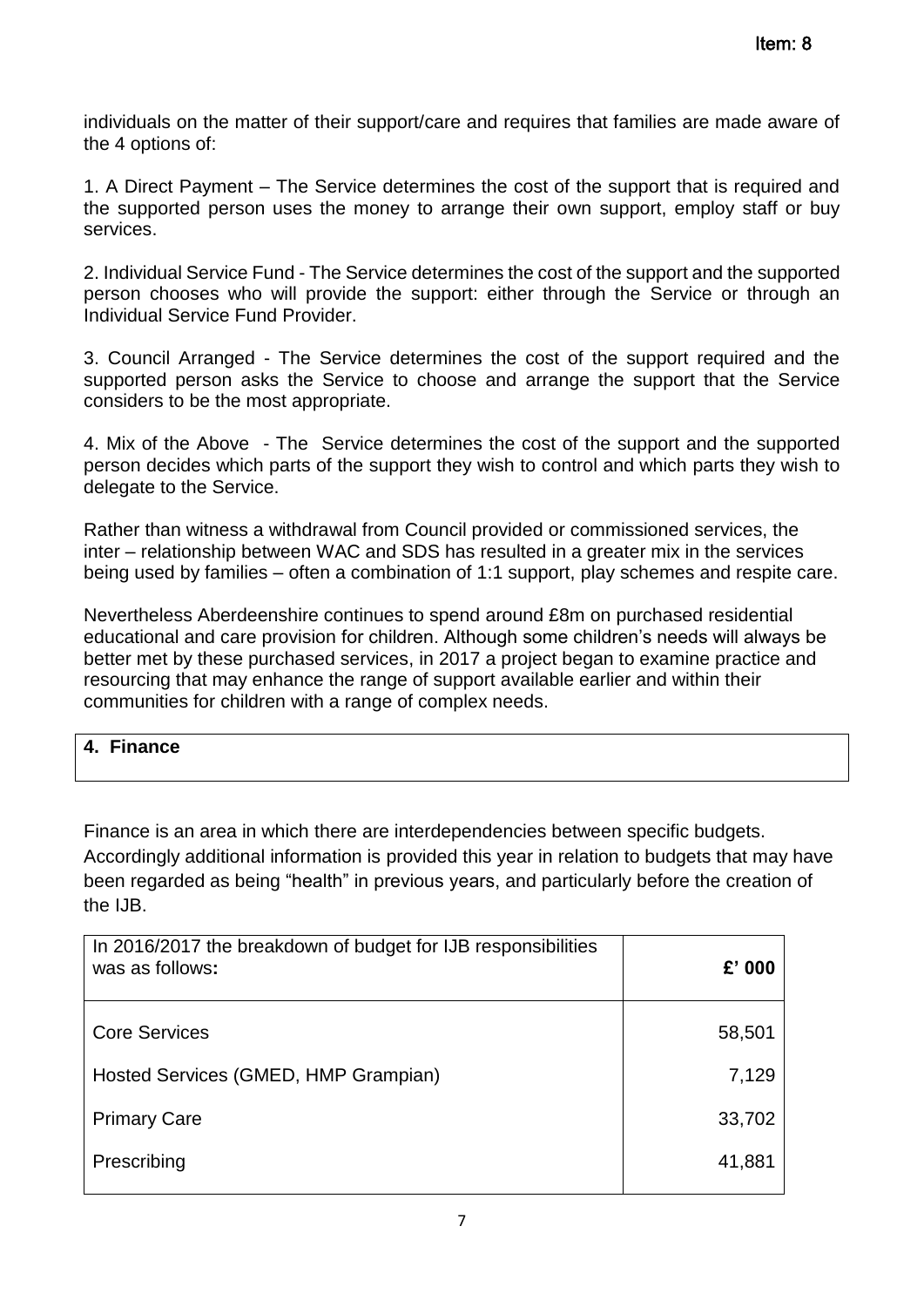| <b>Community Mental Health</b>                                                     | 6,547   |
|------------------------------------------------------------------------------------|---------|
| <b>Ring Fenced Funds</b>                                                           | 4,914   |
| Social Care funding (primarily related to the Living Wage)                         | 9,500   |
| <b>Criminal Justice</b>                                                            | 33      |
| Learning Disabilities (Aged under 65 years)                                        | 30,865  |
| <b>Mental Health</b>                                                               | 4,088   |
| <b>Substance Misuse</b>                                                            | 1,581   |
| Care Management (Aged over 65 years)                                               | 34,001  |
| Other Services for Older People (Residential, Very Sheltered<br>Housing, Day Care) | 30,492  |
| <b>TOTAL</b>                                                                       | 263,234 |
| <b>Children's Social Work Services</b>                                             | 29,315  |

On 1st April 2016 the IJB assumed responsibility for service delivery and financial governance on the matters indicated above.

Whilst in overall terms the IJB did not overspend, this was achieved through the use of underspending in new funds that were available in the shadow year and in the first year of full operation.

Core budgets are experiencing substantial cost and demographic pressures and will continue to do so.

In terms of Children's Social Work Services the main area of pressure has been on the Children's Services contribution to the joint budget with education on externally provided residential and care provision. This is largely generated by both cost pressures and complexity of need – influences which to a lesser extent are also causing upward pressure on Self Directed Support costs.

# **5. Service Quality and Performance**

As an increasingly integrated service delivery landscape develops, disentangling social work per se and reporting on quality and performance is challenging.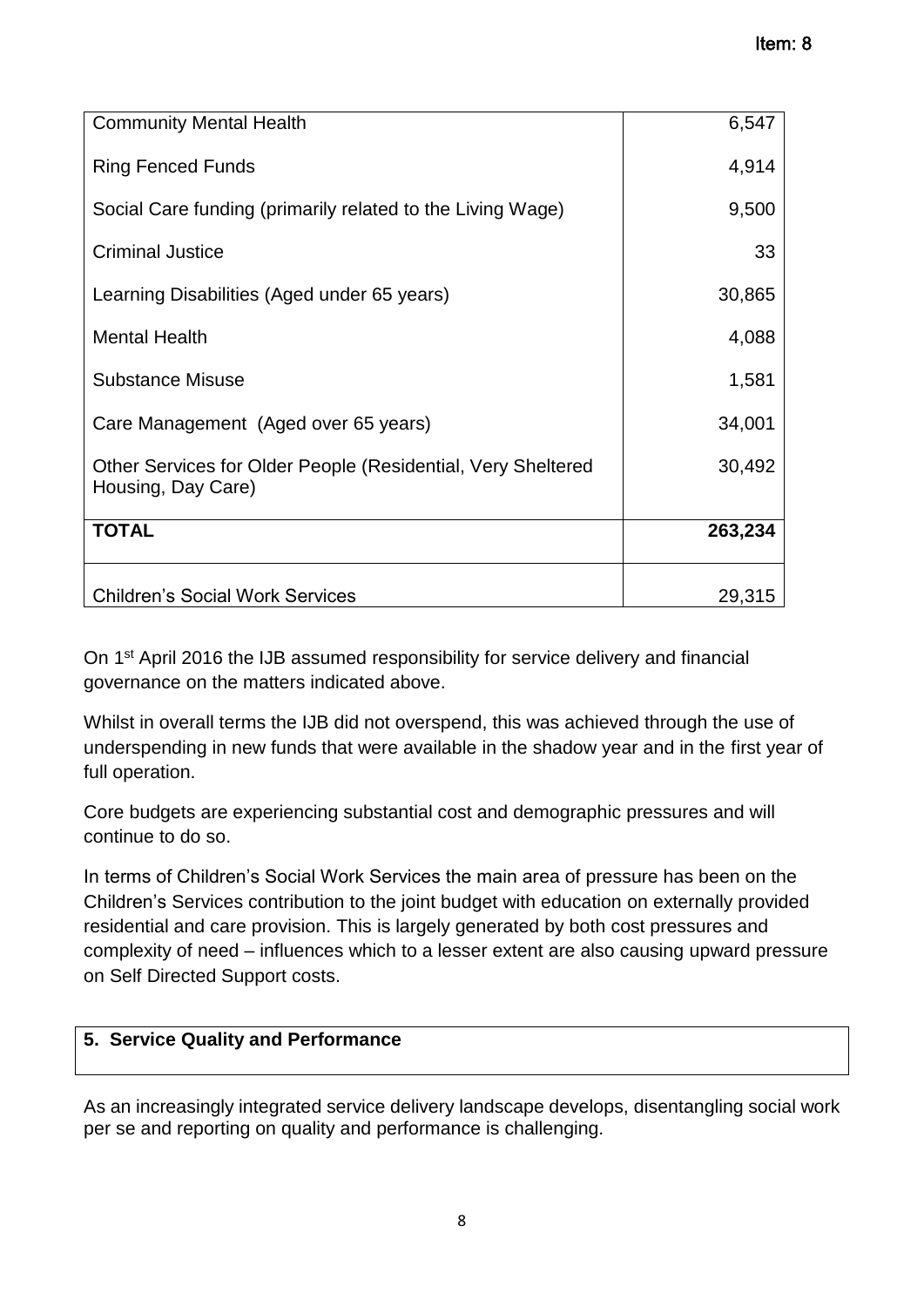The approach adopted in this report is to use the Care Inspectorate grading's of regulated services; add a narrative to highlight particular challenges and achievements; and to reference some self-evaluation outcomes.

Briefly, the Care Inspectorate undertakes planned and unannounced inspections. Inspections do not assess all quality themes in every visit. Themes are selected from a range of sources of "intelligence", including self– evaluations/assessments. The Social Work Service considers Care Inspectorate reports individually and strategically in order to highlight any themes that may require to be addressed.

The Care Inspectorate grading scheme for these themes in all regulated services is;

6 Excellent 5 Very Good 4 Good 3 Average 2 Weak 1 Unsatisfactory

By way of overall summary, of the 33 services inspected in 2016/2017, 91% were graded as Good or above. This is a slight reduction from the previous year's performance of 92% but is balanced by an increase in the number receiving a Grade 6 (Excellent).

Further information on all services that were inspected can be found in the [Summary of Care](http://www.girfec-aberdeenshire.org/wp-content/uploads/2017/05/APPENDIX-1-CARE-INSPECTION-201617.docx)  [Inspection Reports-](http://www.girfec-aberdeenshire.org/wp-content/uploads/2017/05/APPENDIX-1-CARE-INSPECTION-201617.docx)

By way of additional narrative, information by major function is as follows:

## **5.1 Services for Older People and Adults**

Care Homes, Very Sheltered Housing and Day Care are all regulated by the Care Inspectorate.

*Care Homes***.** In 2016 all eight care homes received grades of 3 and above in all themes, with seven of the eight care homes receiving a grade 5 in three of all four themes. Bennachie View achieved a grade 6 for Theme 2 – Environment.

*Very Sheltered Housing*. In 2016 Very Sheltered Housing complexes received grades 4, 5 or 6 in each of the three themes, with each complex achieving at least one grade 5. Dalvenie Gardens achieved a grade six for Theme 1 – Care and Support.

*Day Care Services.* Day Care Services have consistently received a grade of 5

*Home Care and Housing Support Service.* In November 2016 the service received a rating of 5 for quality of staffing and for quality of care and support.

## **5.2 Children's Social Work Services.**

The regulated Children's Services are residential care; foster care; adoption; and a supported accommodation project.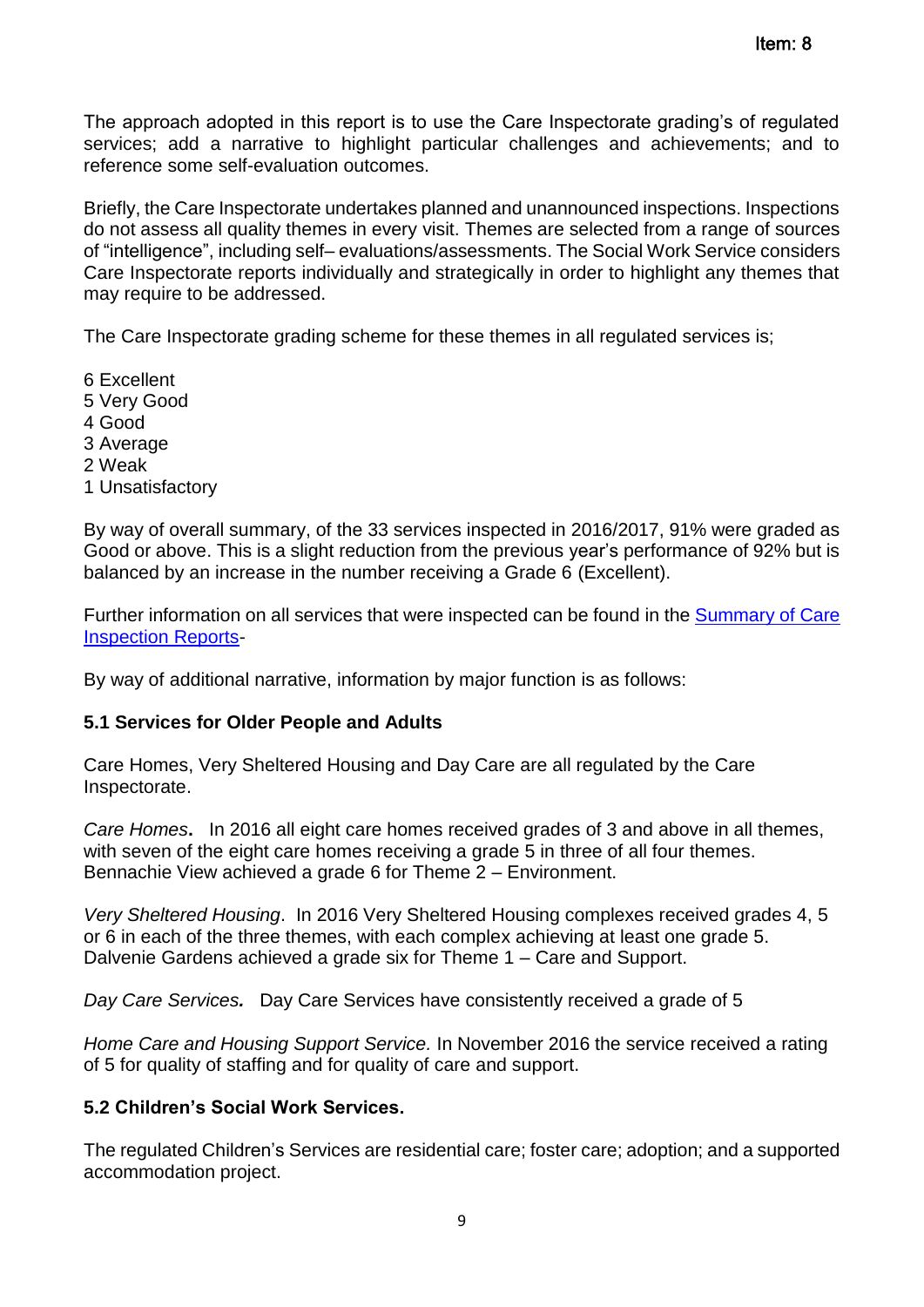# *Residential Child care*

Fernbank Children's Home (Peterhead) was inspected in April 2016 under 2 quality themes – Quality of Care and Quality of Staffing. In both indicators Fernbank was graded as 5.

## *Supported Accommodation*

Taizali (Fraserburgh). Taizali opened in the latter part of 2015 and is a supported accommodation project providing care for four young people transitioning between care and greater independence. It underwent its first inspection in June 2016.

Care and Support received a 3; Environment a 4; Staffing a 4; Management and Leadership a 2. Management and Leadership issues were largely around administrative issues and have been improved as per the units Action Plan.

## *Adoption Service*

In March 2017 the Adoption Service received Grade 6 for the two quality themes that were inspected – quality of care and support and quality of staffing.

## *Fostering Service*

In March 2017 Aberdeenshire's Fostering service received Grade 5 for the two quality themes that were inspected – quality of care and quality of staffing.

## **6. Delivery of Statutory Functions**

This part of the Report focuses primarily on areas in which the CSWO has specific decision making responsibilities, including agreement to a child/young person being placed in Secure Accommodation; the appointment of Mental Health Officers (MHO's); the Guardianship of Adults with Incapacity; and certain matters relating to adoption.

## **Secure care**

Secure accommodation is a form of residential care for the small number of children and young people whose needs and risks, for a particular period in their lives, can only be managed in the controlled setting of Secure Accommodation. These children and young people have been deemed to be a significant risk to themselves or others in the community.

Admission to Secure Care is a major development in a young person's life. It strikes a different balance between autonomy and restriction on personal liberty to that enjoyed by other young people under the age of 18 years.

Thus even if a Children's Panel decide that a young person presents sufficient risk to him/ herself or to others to warrant admission to Secure Care, legislation requires that the CSWO and the person in charge of the Secure establishment agree to the placement. All such admissions are subject to regular and rigorous review.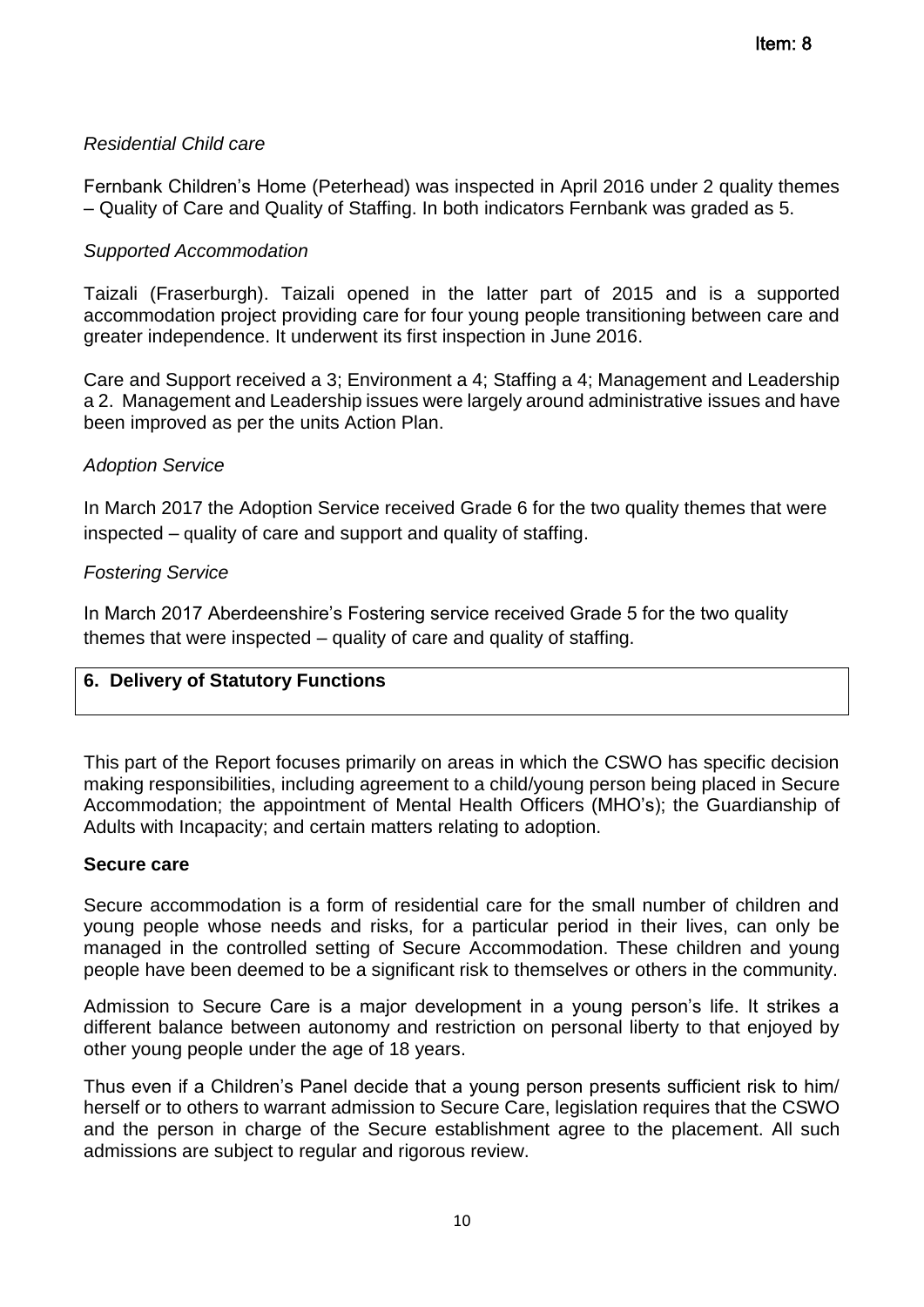Scotland has 84 secure accommodation places spread across five dedicated units, the closest to Aberdeenshire being Rossie in Montrose, Angus.

Aberdeenshire continues to be a very light user of the secure estate. For much of 2016/17 we did not use the secure estate at all, and at any one time there were only two children in this type of provision.

The child – centred resilience and professional approach to risk management demonstrated by the child care workforce when faced considerable pressure to "solve" a challenging situation by placing a child in Secure Accommodation has been pivotal in maintaining this relatively low use of the secure estate.

#### **Mental Health Officers; Adults with Incapacity**

Mental Health Officers (MHOs) are Social Workers who have successfully completed post qualification training in Mental Health and who are designated Mental Health Officers by the CSWO on behalf of the Council. Only MHOs can undertake certain statutory responsibilities.

With regard to the MHO workforce, the 2015/16 CSWO Report confirmed an improving trend on recruitment and retention of MHO's and this has endured in 2016/2017.

Pivotal in this has been the retention of the ability to fund 5 training places per year with backfill arrangements during absence from substantive posts. This has also assisted in reducing the attrition rate of MHO's to 24% being eligible to retire by 2021. (In 2012 46% of the MHO workforce in Aberdeenshire was eligible to retire by 2017).

Overall however the MHO workload continues to rise. This is particularly so because of responsibilities under the Adults with Incapacity (Scotland) Act 2000.

Under this legislation a court can appoint a "Welfare Guardian" if an adult is unable to make decisions or take necessary actions to safeguard their own welfare. "Financial Guardianship" arises where there is impairment to an adult's capacity to safeguard their property or financial affairs.

In both areas MHOs have a key role in assisting the court and supporting the individuals involved, and the ageing population has continued to contribute to the increase in workload.

Currently, there is no specific risk as such to the Services' capacity to fulfil its statutory mental health related responsibilities, but it is an area that we will continue to monitor (and it is a national issue rather than one that is confined to Aberdeenshire).

In April 2017 Aberdeenshire had 39 MHO's compared with 35 in the 2015/2016 reporting period.

#### **Adoption**

Adoption is the process whereby parental rights and responsibilities are transferred from birth parents to Adopters. Although courts ultimately determine whether an Adoption is granted, the CSWO (or his appointee) is the ultimate Council decision maker on matters appertaining to Adoption.

In terms of recruitment of Adopters in the 2016 calendar year, most people coming forward to be Adopters were primarily interested in an age range from infants to pre-school children. The primary need however is for adoptive families for children who have started their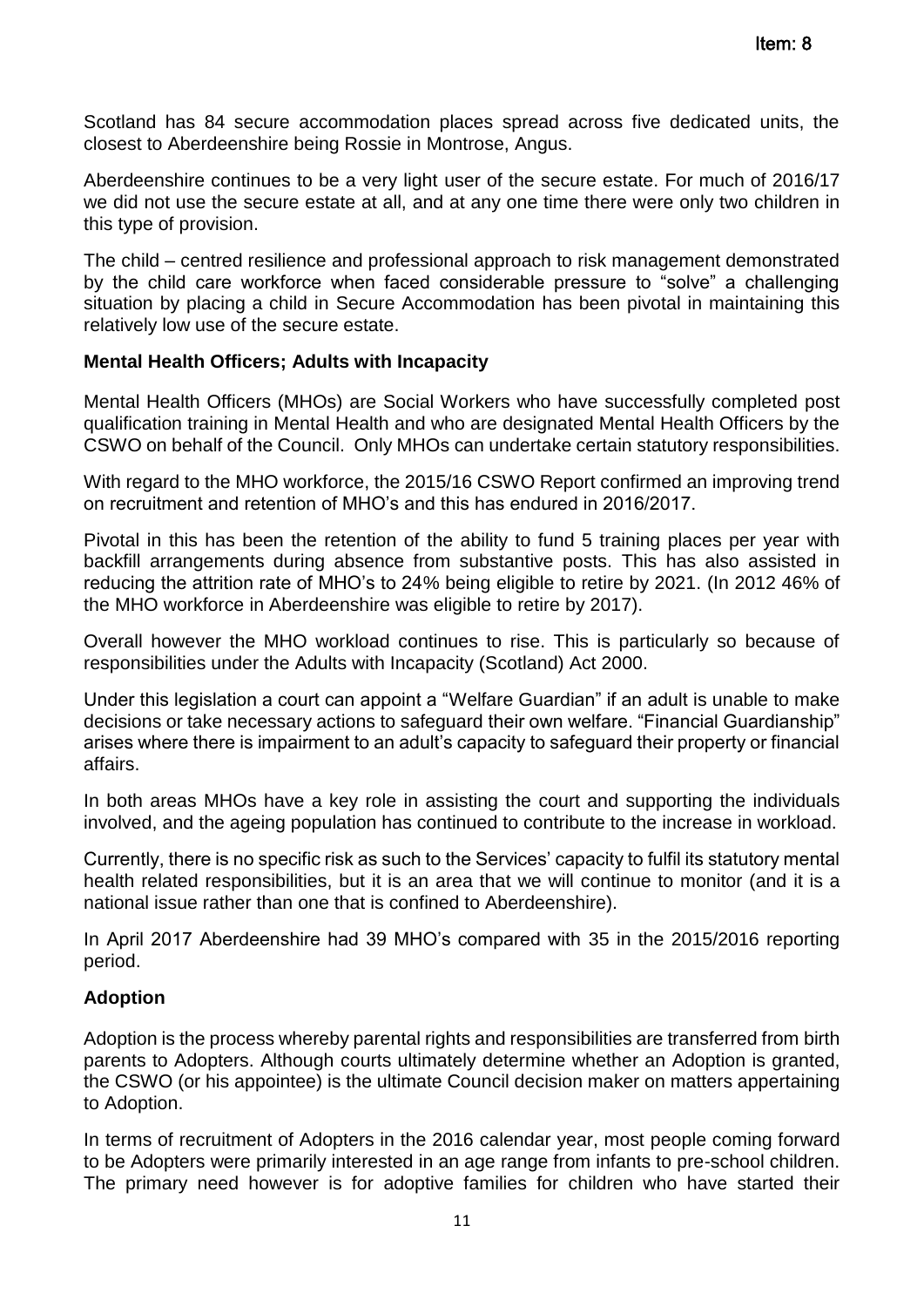education; for sibling groups; for children with special needs and for children who are subject to complex legal situations.

In the same period 13 prospective adoptive families were approved by the Permanence Panel (10 in 2015) and a further 2 had their category of approval modified.16 adoption plans for children were approved (14 in 2015).

11 children were matched with prospective adopters, including 2 sibling groups of 2 (the same as in 2015) and 7 were awaiting matching (3 in 2015). It should be noted that although children are awaiting a match being made, the robust process of effecting matches for them has begun and their wellbeing is secured in their current placements.

Aberdeenshire is a full participant in the national adoption register which seeks to progress the matching of children with approved adopters on a national rather than local authority basis.

## **Adult Support and Protection (ASP)**

Briefly, adults who may require support under the 2007 legislation are those individuals aged 16 years or over who:

- Are unable to safeguard themselves, their property, rights or other interests;
- are at risk of harm; and
- they are affected by disability, mental disorder, illness or physical or mental infirmity, are more vulnerable to being harmed than others who are not so affected.

In other words not every adult who experiences some form of adversity falls within the remit of ASP arrangements and it may be misunderstandings about this distinction that at least in part accounts for the referral dynamics described in more detail below.

In 2016/17 the Aberdeenshire ASP Network received 332 referrals (398 in 2015/16).

Of these 90 progressed to an actual investigation (81 of 398 in 2015/16). Thus for 2016/17 the referral received: investigation ratio is 3.7: 1 (4.9:1 in 2015/2016, 6.5:1 in 2104/2015) This trend suggests an increasing proportion of appropriate referrals and thus an increasing understanding of the purpose of the Adult Support and Protection arrangements.

The principal source of these referrals in 2016/17 is described in the data nomenclature as "other organisation" i.e. not a statutory organisation. Of the statutory organisations, social work is the main source of referrals.

In terms of age profile the highest number of investigations by age in 2106/17were:

40 - 64 17 65 – 69 16 And 23 -39; 80-84 and 85+, all with 11

The three highest number of investigations by client group were: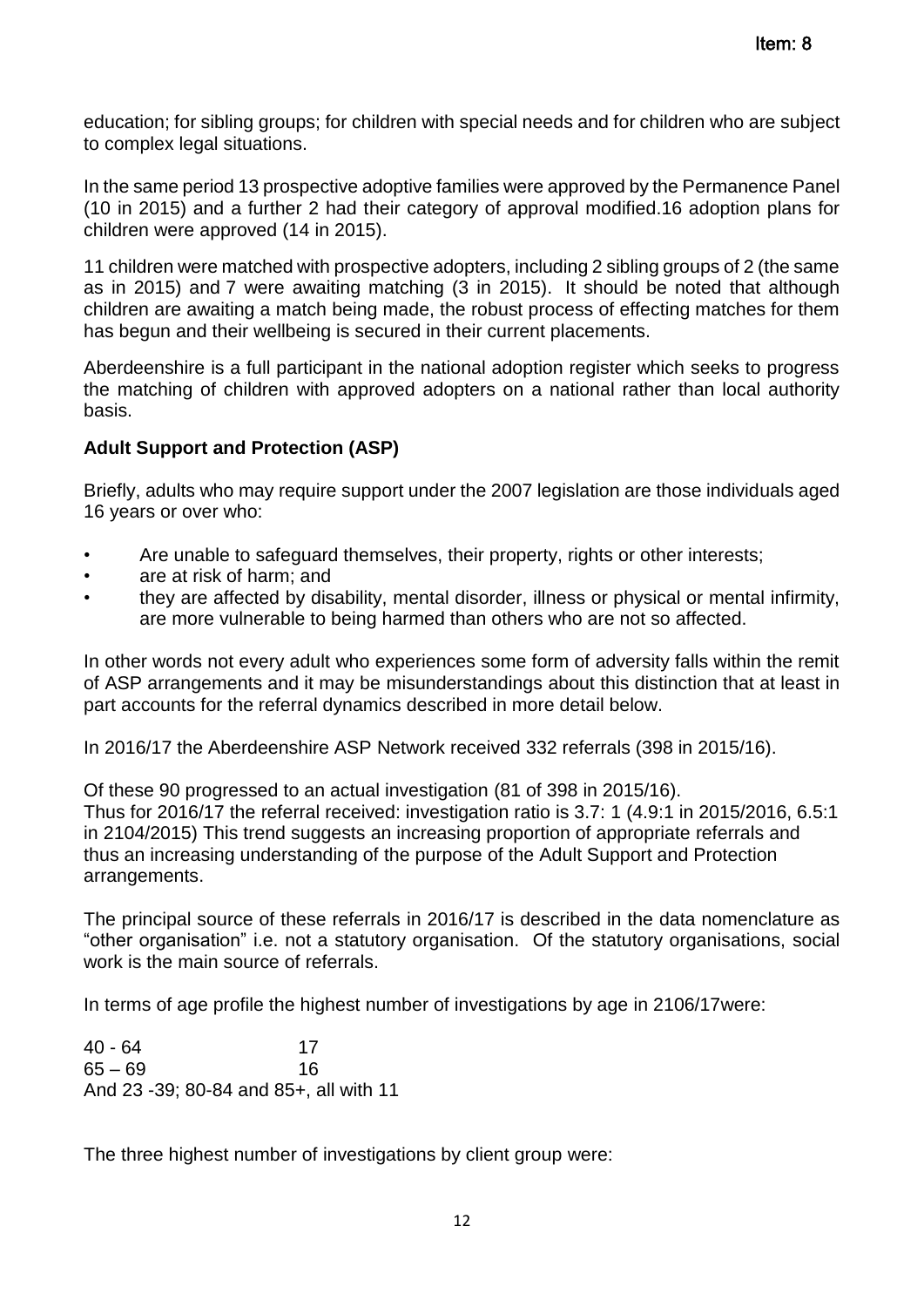| Infirmity due to age       | 29 |
|----------------------------|----|
| <b>Learning Disability</b> | 17 |
| Mental Health problem      | 16 |

The three highest types of principal harm were:

| <b>Financial Harm</b> | 29 |
|-----------------------|----|
| <b>Neglect</b>        | 19 |
| <b>Physical Harm</b>  | 14 |

The main location in which an allegation of harm led to an investigation was "Own Home" (71).

Although legal responsibility for ASP continues to reside with parent organisations, the portfolio itself moved to the IJB in April 2016. As reflected in other parts of this report, this change may bring challenges around continuity of best practice, and clear lines of accountability. The Aberdeenshire ASP Network is aware of the need to speedily identify and address any such emerging issues.

#### **7. User and Carer Empowerment**

This section concerns the involvement of service users in their own service experience and how they influence the nature of the actual service itself.

The shift from service users being passive recipients to active participants in their care experience is now an established principle in Aberdeenshire's Social Work Service. Precisely how we give life to the principle is an ongoing process of refinement and differs because of issues such as legal status and whether one is a child or an adult. Although various concepts are used to describe this dynamic - co-production; personalisation and so on - at its heart is the objective is to design, provide and improve services around the needs of service users rather than the needs of professions and professionals.

With regard to the experience of individuals about having their own needs met, all Social Work Services have a range of means whereby feedback is sought throughout the period of service delivery and (where appropriate) when services cease.

Thus in terms of an individual's care/support plan it is standard practice by the case holding Social Worker/Care Manager to actively seek and record views of the service user and their family. Similarly practitioners support services users to express their views at Reviews of the care/support plan and help service users to access additional advocacy-type support where this is required. This input is then used to modify care/support plans with the overall case record being an important means whereby social work is held accountable for its performance.

Alongside this, services and sub services have developed a range of methods to attempt to aggregate information arising from the above in order to influence service design. In addition there are a range of "satisfaction surveys" that feed into our continuous improvement processes.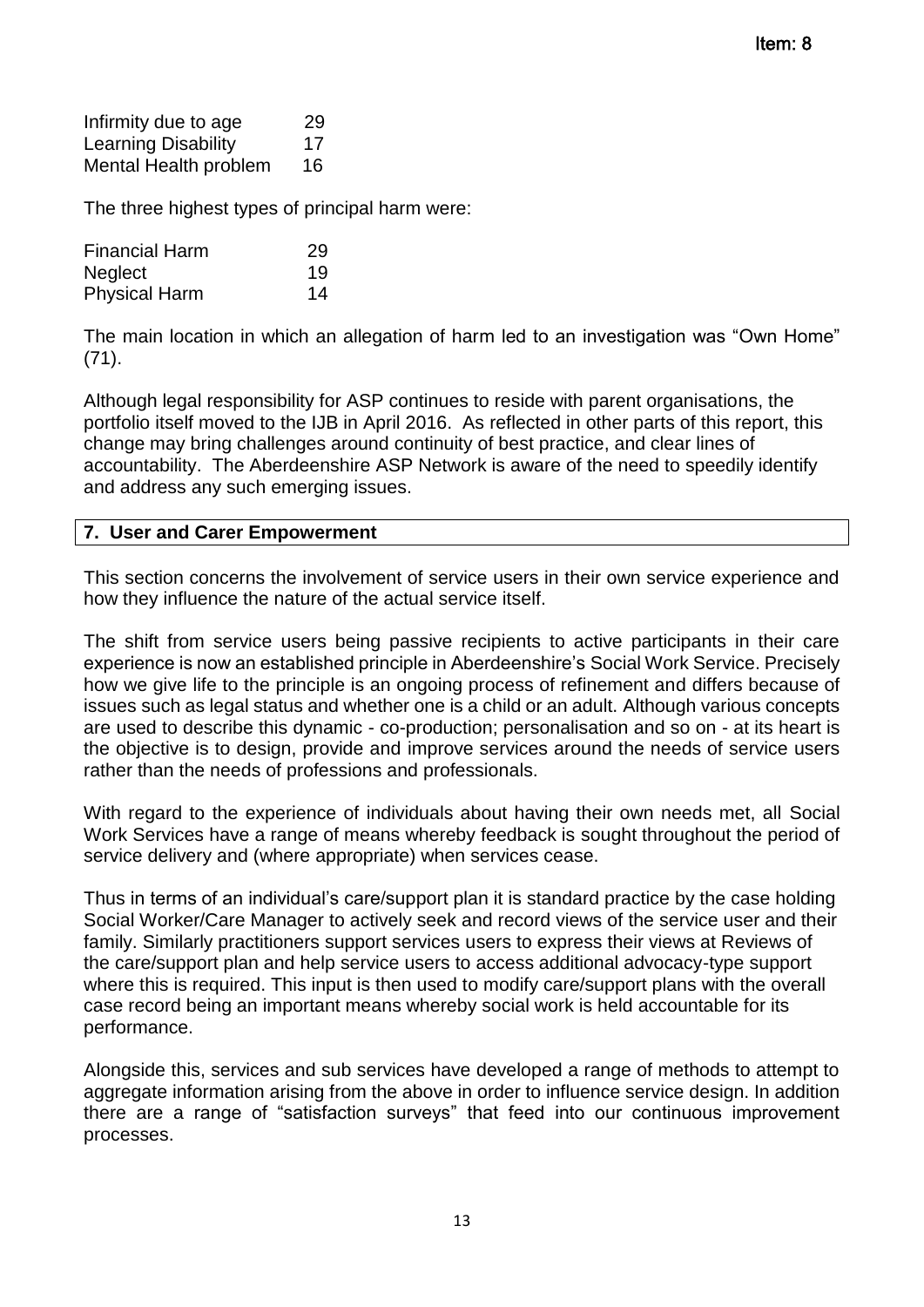All of the above places Aberdeenshire in a strong position to take forward the requirements of the Carers (Scotland) Act 2016, when it is implemented in April 2018

Space only permits a few practical examples of how service users and their carers are currently influencing service design and improvement.

## **7.1 Older People's Services**

#### **Allachburn Care Home**

Arising from a series of discussions with residents a number of innovations are being progressed, including the development of:

#### *A Sensory/Memory garden*

The home will create an outside area which is stimulating, interesting and accessible and will be completed by the 35<sup>th</sup> anniversary of the home in June 2017.

#### *A Vintage Train Carriage*

Following feedback from residents an area within the home has been repurposed to incorporate a small seating area featuring a rempod train window with train table and luggage rack. Residents have been involved in the naming of and choice of seating for the train. This area will also have a coffee vending machine for residents and families to enjoy a hot drink and packet of biscuits as part of their journey. The rempods are particularly beneficial for residents with dementia but can provide important reminiscence therapy for all.

#### *Arbor*

A 2 seated arbor with internal fairy lights is being created in an area situated just around the corner from the train carriage. This area will create a quiet, reflective area for residents to sit and watch the world go by.

#### *Retro Cinema*

Residents have been supporting the development of a cinema within one of the under used lounges in the home. A Duke of Edinburgh student from Westhill Academy is involved in the interior design of the room.

## **Edenholme Care Home**

The vision of the home is to deliver high quality person centred care at the heart of the community. To further this, liaison with the new Public Health Coordinator has resulted in a monthly community conversation café. This allows residents to engage with other older people in the community who may be socially isolated; have a learning disability; or a mental health issue. The café is run by local volunteers. The hope is that the care home residents have an opportunity to mingle with new people. There will be speakers invited along to the café and/or we may have an activity e.g. yoga

## **7.2 Adult Day Services**

Inclusive Day Services Enabling Aberdeenshire (IDEA). IDEA is a programme that is leading on the transformation of adult day services. The direction is away from services delivered in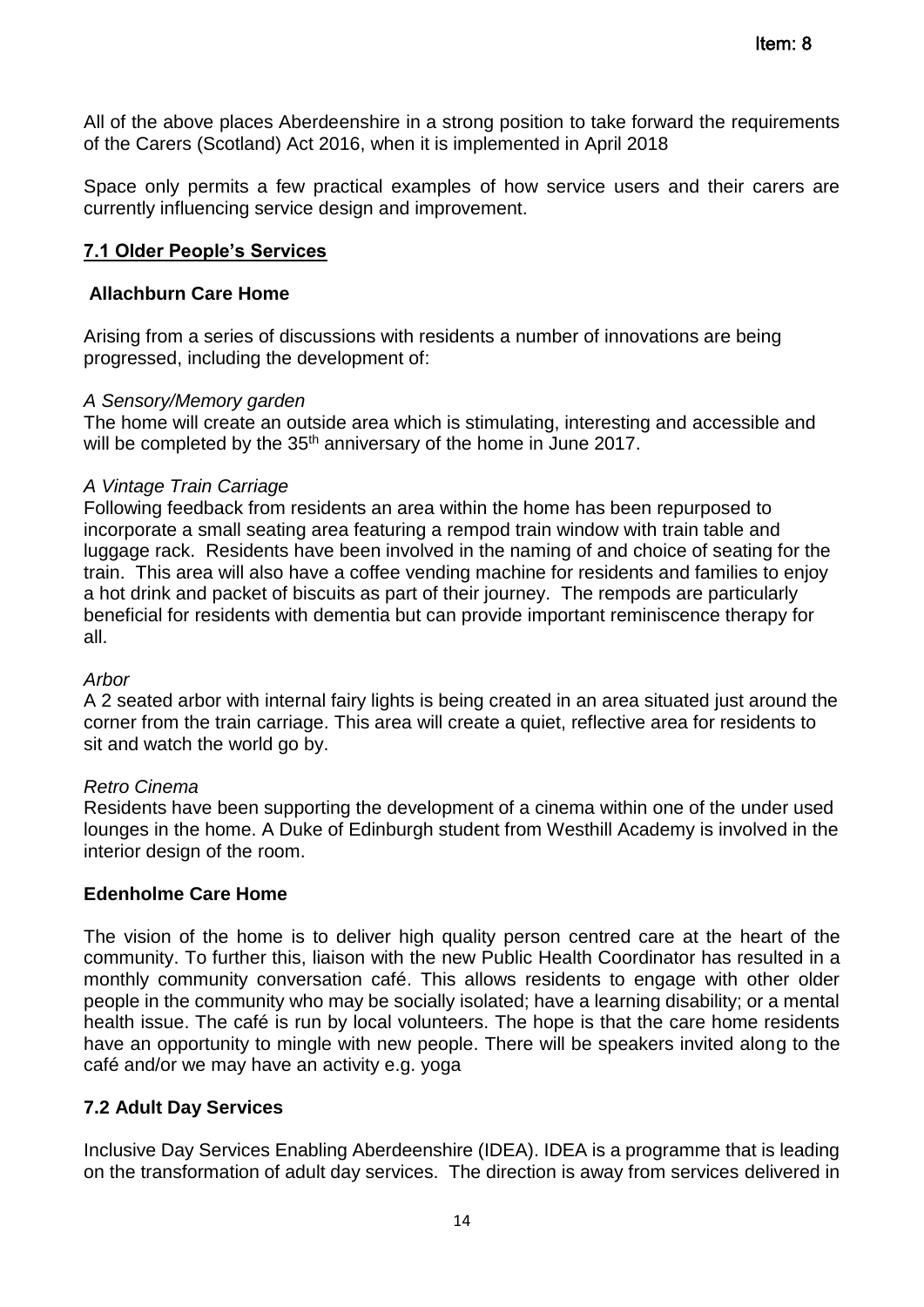exclusive buildings towards the delivery of services in mainstream and community resources. Many service users are now taking a more interactive and visible role in their communities and are increasingly being regarded as valuable contributors.

One example of community based adult day services being delivered in partnership with the third and private sector is 'Imagine at 27' - a retail and arts project in Banff. This high street resource provides an outlet for over a hundred local artists and crafters displaying a wide range of high quality goods produced by people with disabilities. People with disabilities are involved in every aspect of running the resource from doing window displays, stock control and providing customer services, and in the process are developing practical skills and knowledge leading to in some instances improved employability opportunities.

In a similar vein "Bridge" projects in Aberdeenshire are providing individualised and intensive short term support to enable people to move from traditional services into community opportunities. For example, the development of supper clubs has encouraged intergenerational working and involved people with disabilities learning, sharing and supporting others with independent living skills through food planning and preparation followed by the social experience of eating healthily together. This has led to the development of extended natural social networks for individuals and the development of enhanced knowledge, skills and confidence.

# **7.3 Children's Services**

*My Voice*: In Children's Services the actual design of an IT platform – My Voice - to capture feedback from Looked After Children was informed by young people. In November 2016 it won the prestigious GO Award for Best Customer Engagement.

*Champions Board:* Although not an exclusively Social Work undertaking Aberdeenshire's Champions Board is concerned with 'Championing' the needs of looked after and previously looked after children and young people. It does this by providing a facility for looked after children and young people to engage with their 'corporate parent' and make their needs known. The care – experienced group refer to themselves as '*The LAC Factor'*, and meet monthly with their supporters to share and develop ideas to present to the full Champions Board. This brings together young people and their supporters and Senior Officers from the Local Authority, Elected Members, NHS and Voluntary Sector as equal partners**,** to discuss and make decisions on an agenda set by the young people.

## **7.4 Mental Health Services**

*Suicide Prevention.* In spring 2016 a suicide prevention app was launched in Aberdeenshire. This allows people to download suicide prevention information to their mobile devices and makes it easier to call for help. This initiative is believed to have contributed to the 15% reduction in the number of suicides in Aberdeenshire.

## **8. Workforce**

For older people's and adult services 2016/2017 has seen continued improvement in the time taken to recruit dropping from an average of 88 days in April 2016 to 15 days in February 2017.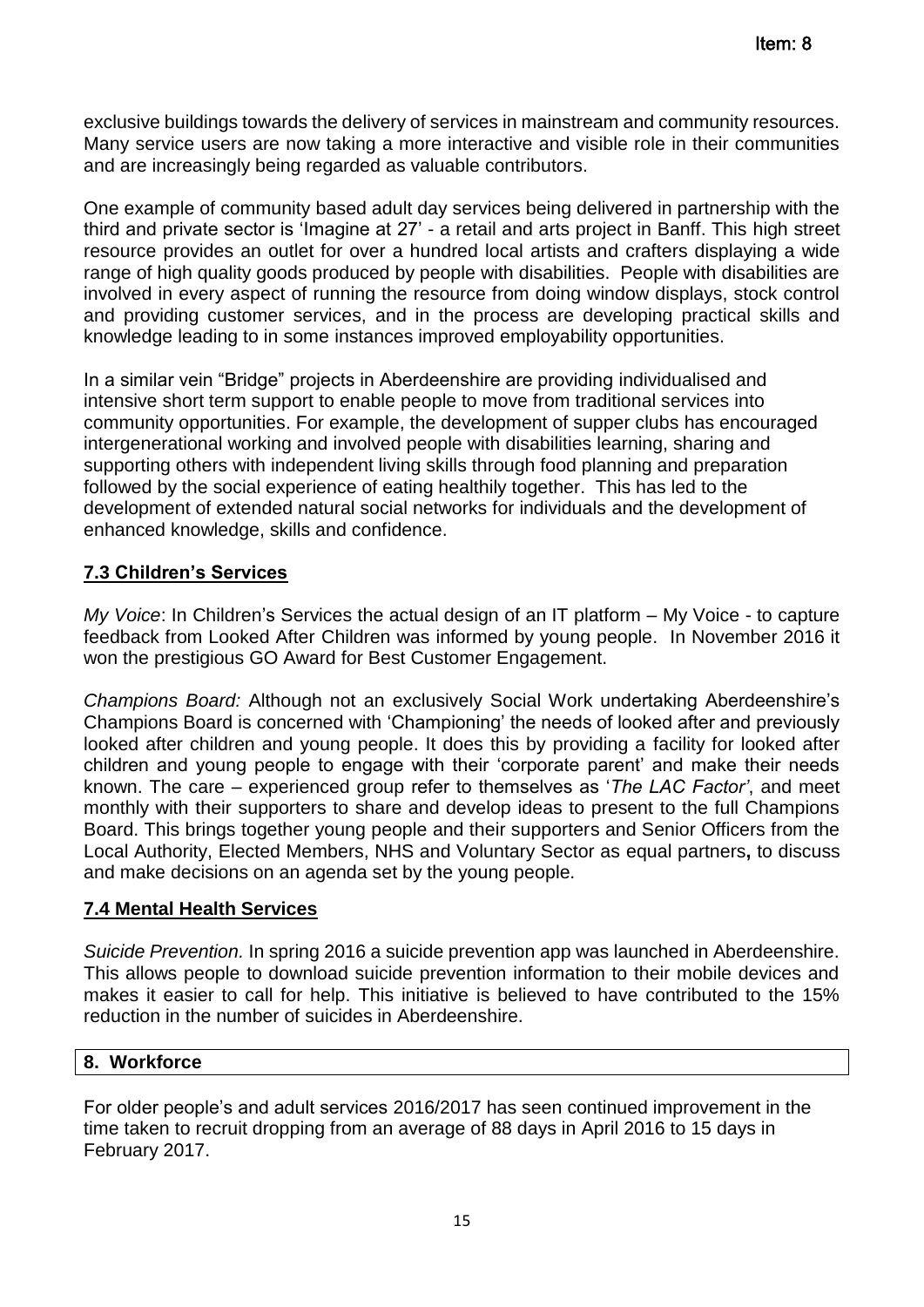

Nevertheless recruitment and retention continues to be a challenge across Aberdeenshire. Aberdeenshire has relatively low levels of unemployment which does make it more difficult to attract and retain people into health and social care settings. There is stiff competition in the employment market for postgraduate and non-graduate employees from the oil industry and other multinationals particularly in retail where rates of pay and other benefits are perceived to be greater. The recent slump in the oil industry did see a rise in applications and has provided some good candidates, albeit sometimes without the requisite work experience. Recruiters have however been receptive to focusing on personal qualities and informal care experience as relevant foundations to paid employment.

We are also conscious of the age profile of the Social Care workforce where 42% of colleagues are currently aged 50 plus.

The Workforce Development Team is hosted by the Aberdeenshire Health & Social Work Partnership and supports the annual training Plan that incorporates the training needs of individual Social Work functions.

In terms of planning to ensure that our staff achieve and retain the Scottish Social Services Council's (SSSC) registration requirements, courses and bespoke support for individuals continues to be provided.

| Some examples of training completed are:                                                        | $(2016/17)$ $(2015/16)$ |     |  |
|-------------------------------------------------------------------------------------------------|-------------------------|-----|--|
|                                                                                                 |                         |     |  |
| SVQ2 care Assistants and Home Carers                                                            | 25                      | 50  |  |
| SVQ3 Assistant Team Coordinators, Occupational Therapy Assistants and Social care<br>Assistants | 2                       | 15  |  |
| SVQ Level 4 Registered Managers Award                                                           | 6                       |     |  |
| With regard to other Mandatory Courses, completions were:                                       |                         |     |  |
| Crisis Aggression Limitation and Management (CALM) Theory                                       | 50                      | 116 |  |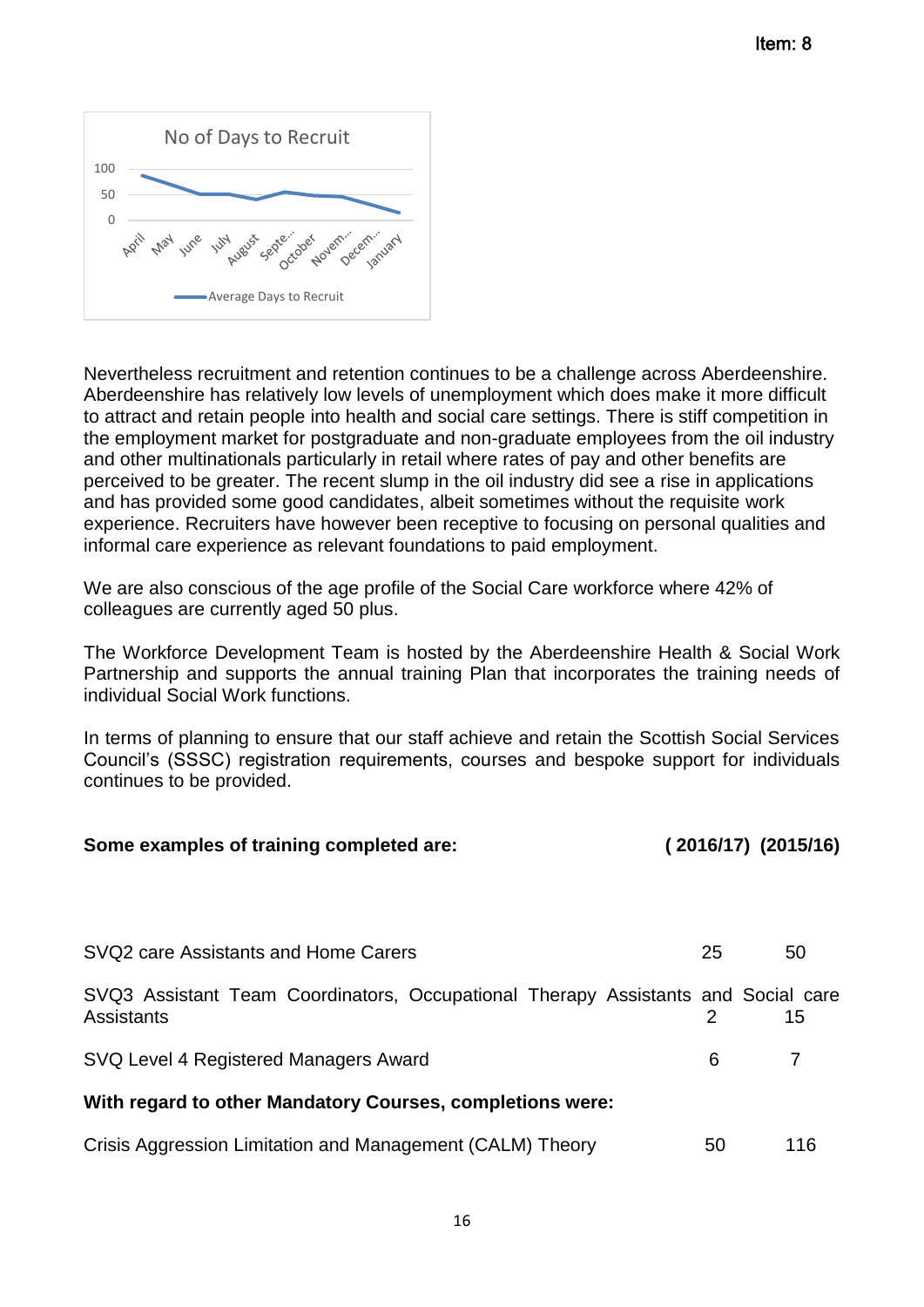| <b>CALM Physical Intervention</b> | 83  | 147 |
|-----------------------------------|-----|-----|
| CALM Re - accreditation           | 387 | 419 |
| People Handling Induction         | 843 | 223 |
| People Handling Refresher         | 123 | 133 |

Although not mandatory, eight child care Social Workers successfully completed the Post Graduate Certificate in Child Welfare and Protection: three receiving a distinction and one a merit.

In addition twenty three newly qualified professionals met the requirements to join and successfully completed our one year Social Work Professionals Support Programme, this provides an induction into the service, familiarisation with our expectations regarding good practice and opportunities for reflection and discussion on challenging themes.

Overall, we are well placed to continue to provide services to the people of Aberdeenshire through a competent and confidant workforce and sufficient investment in training remains a key aspect of ensuring the amelioration of the aforementioned risks to the influence and contribution of Social Work.

Although currently on hold at national level, the Scottish Government's proposal to require the SCQF Level 9 qualification (currently Level 7) for residential (including respite) child care staff may have significant implications for our workforce in both Children's and Adult Social Work residential services.

Similarly work is ongoing to contribute to and implement other national initiatives being taken forward by the Scottish Social Services Council including:

- Adult Supervisors Qualification Consultation: Revised standards in Social Work
- The Review of Social Work Education encompassing:

Realising a shared approach to professional learning Updating the Framework and Standards in Social Work Education Developing a supported year and professional standards for Newly Qualified Social **Workers** Improving standards and widening access Continuous professional learning

Registration of the Care Home at Home Workforce

## **9. Improvement Approaches and examples/case studies of improvement activities**

The Service has an extensive range of approaches to improving services. These range from large scale programmes arising from significant national or local initiatives through to smaller scale developments arising from self-evaluation exercises. The following examples are not